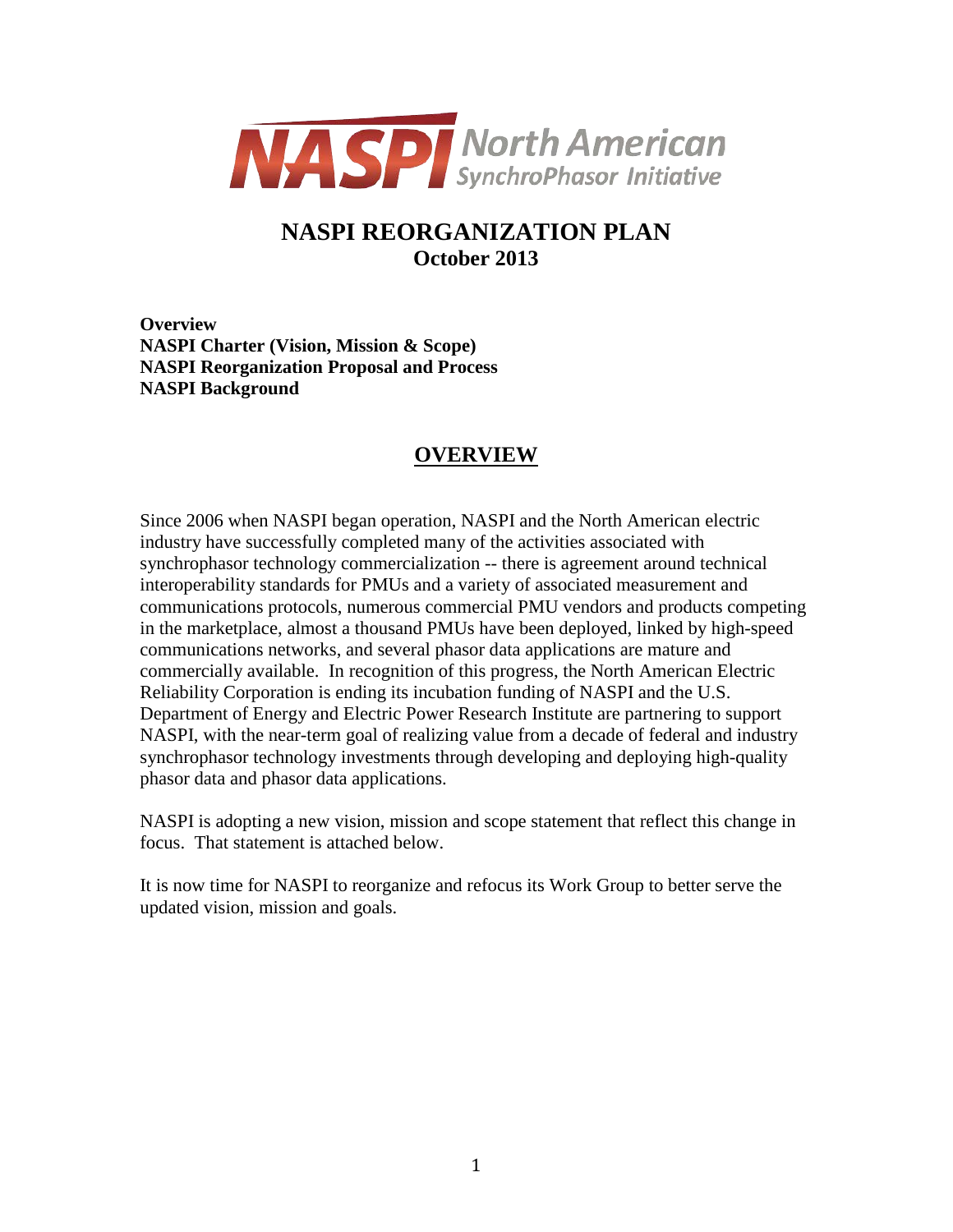## **NASPI CHARTER Vision, Mission, Scope and Structure for 2014 and 2015**

#### **NASPI Vision**

The vision of the North American Synchrophasor Initiative (NASPI) is to enhance electric power system reliability, efficiency and resilience through the use of synchrophasor technology for wide-area measurement, monitoring, analysis and control.

#### **NASPI Mission**

NASPI provides a forum to accelerate the value of a robust, secure, widely-shared synchronized data measurement infrastructure to achieve greater reliability of the interconnected North American electric power system. NASPI will facilitate expanded synchrophasor monitoring, analysis and control of the bulk power electric system with collaborative information-sharing, problem-solving, and identification of best practices.

NASPI's strategic objectives include:

- Expand the use of synchrophasor data to identify and understand each interconnection's basic operational patterns, diagnose in real time grid conditions and precursors that could lead to disturbances, and identify and develop ways to mitigate or prevent adverse grid events;
- Provide coordinated focus for technical applications development and deployment broadly within the industry to enhance secure and reliable grid operations;
- Target wider applications of synchrophasor technology to increase grid asset utilization and system efficiency by expanding grid throughput and operating closer to the margin reliably and securely;
- Enable reliable and secure dynamic grid operation with changing resource mix, including integration of variable renewable resources, demand response, and variable load characteristics; and,
- Facilitate and enhance the exchange of phasor measurement unit (PMU) data among system operators in North America's respective interconnections.

#### **NASPI Scope**

NASPI collaborates across the synchrophasor community and enables resource contributions from the electric industry, the Department of Energy, NERC, and the Electric Power Research Institute (EPRI). NASPI will focus efforts for entities to provide tangible deliverables for industry application in the following areas:

• Assure security and reliability measures for existing and planned synchrophasor systems to support high-speed, high-quality data suitable to support real-time grid analytics and operations.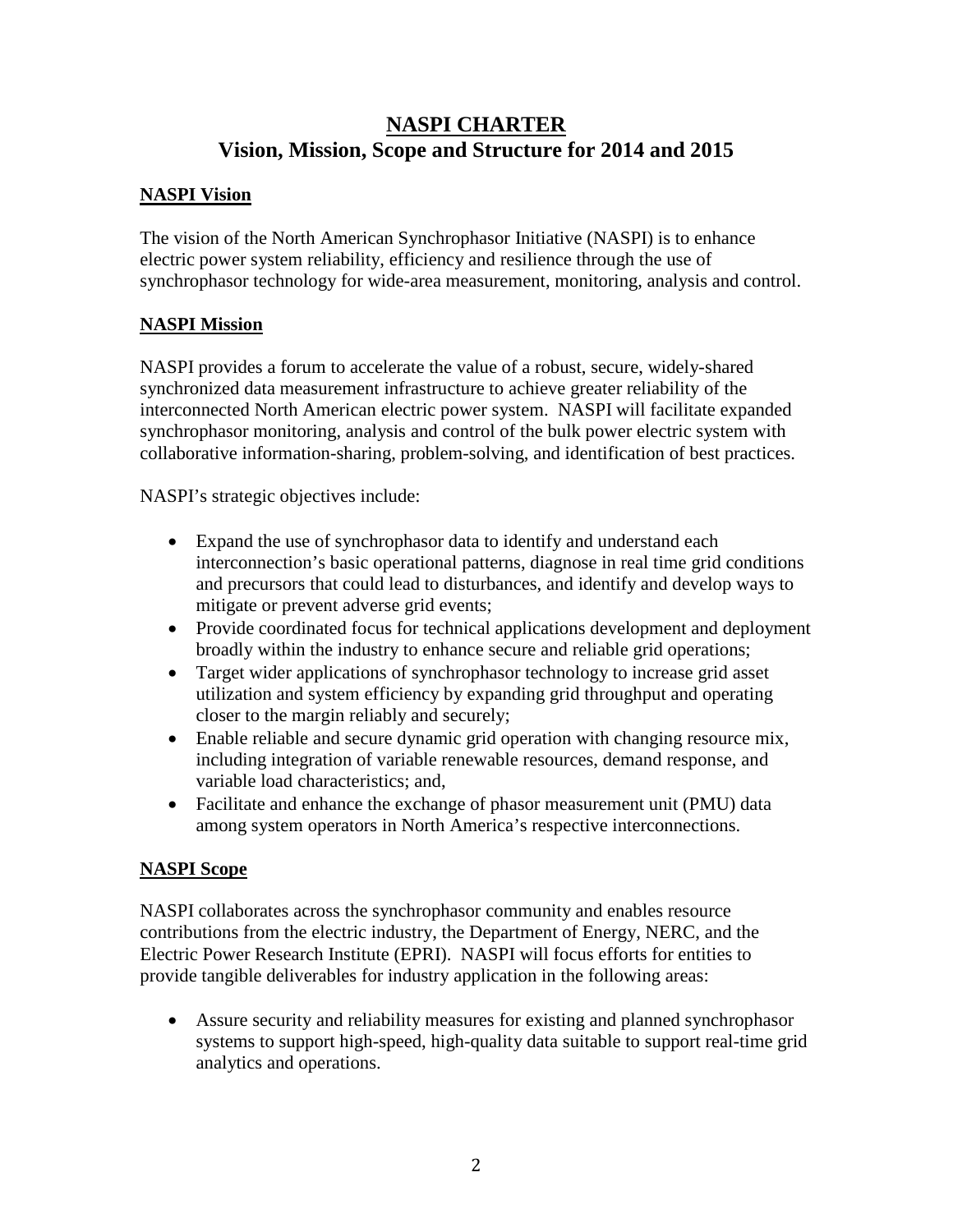- Identify and undertake analytical needs and processes necessary to support more sophisticated synchrophasor data applications to provide decision support for realtime electric operations.
- Develop and share business processes and best practices that advance and institutionalize effective synchrophasor technology applications in real time operations and historical analytic environments.
- Working with appropriate standard-setting organizations to complete the development and adoption of PMU device and network standards and performance requirements to permit effective data exchange, and synchrophasor system and device interoperability and conformance.
- Provide a forum to coordinate, strengthen, but not duplicate the diverse expertise among various industry groups, including IEEE PSRC, NERC committees, WECC Joint Synchronized Information Subcommittee, Reliability Organization Committees, and others that seek to stimulate effective technology deployment and use by utilities and grid operators.

# **NASPI STRUCTURE**

### NASPI Membership

NASPI is a volunteer organization comprised of utility, vendor, government, academic and other specialists in many areas related to synchrophasor technology.

#### NASPI Structure

**Work Group** -- The Work Group is the body of volunteers who are interested in synchrophasor technology and have signed up to be part of NASPI. Sign up to join the Work Group at [https://www.naspi.org/informed.](https://www.naspi.org/informed)

**Leadership Team** -- NASPI is guided by a strategic Leadership Team that provides alignment and continued focus on the near-term and longer-term delivery of tangible results that demonstrate value for reliability. The Leadership Team will strive to ensure that efforts among task teams, DOE research, EPRI, NERC committees, and other industry entities are coordinated and effective in achieving NASPI's goals, while avoiding duplication and redundancies.

## **Handy acronyms**

**WG** = Work Group (full NASPI community) **LT** = Leadership Team **TT** = Task Team (topicfocused work group) **TF** = Task Force (narrowfocus, fast-turn-around work group)

The LT shall consist of representatives of the sponsoring organizations (DOE and EPRI) and those organizations that are major stakeholders, contributors and users of NASPI work products (including NERC, NIST and the standards-setting bodies). Task Team leads will be LT members, as will some representatives from the synchrophasor system asset owners community. The LT will meet almost every month by conference call or in person; meetings will be facilitated by the NASPI Project Manager and DOE Project Manager.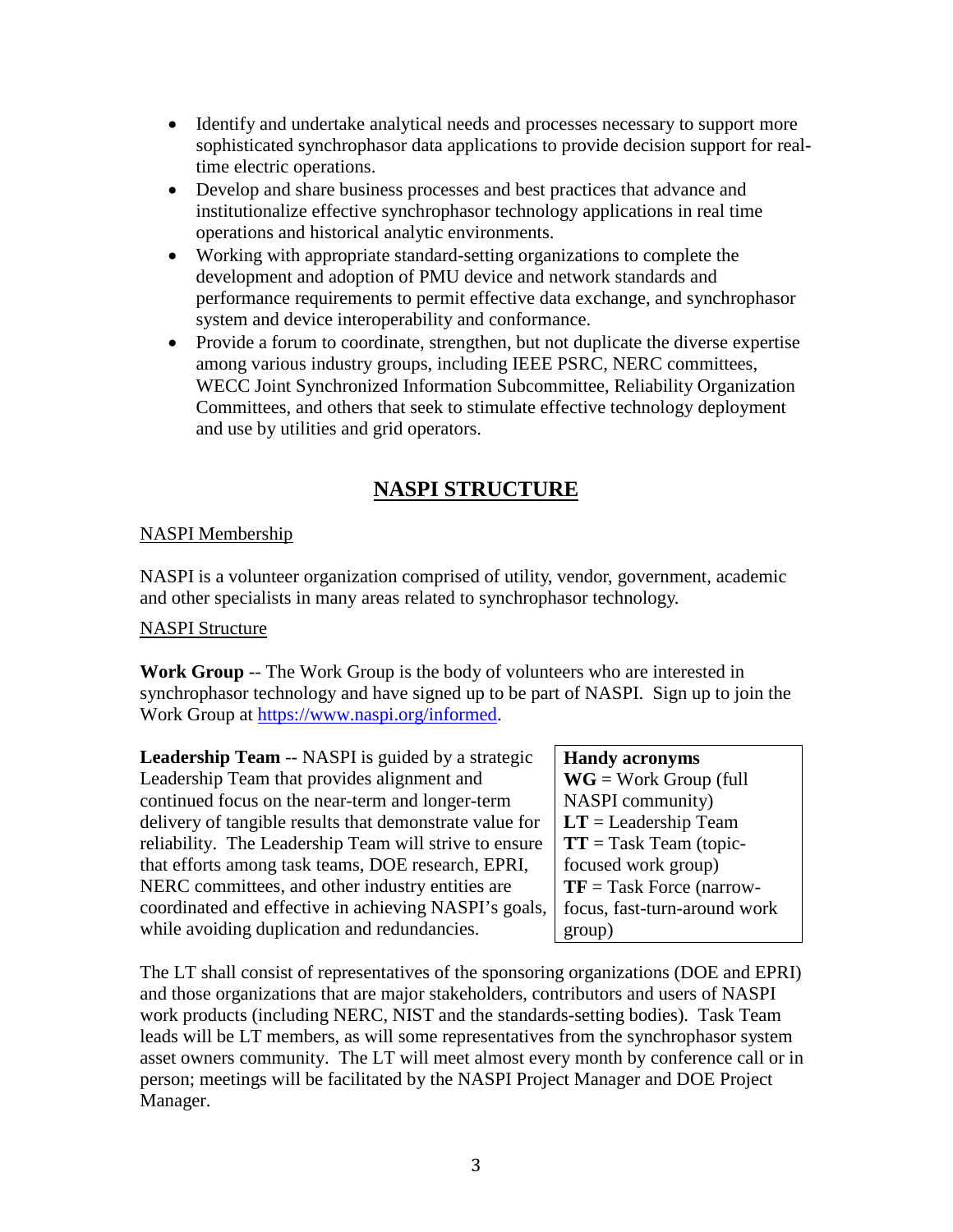**Task Teams** -- Now that most of the synchrophasor technology commercialization fundamentals have been accomplished, NASPI's Task Team structure will adjust at the start of 2014 to reflect the shift in priorities to realizing the value of the system hardware and application deployments for grid reliability, efficiency and resilience.

We hope that each NASPI Task Team will undertake the following activities and document and share its findings with the rest of the NASPI community:

- Identify and prioritize challenges to realization of synchrophasor technology value
- Share information (problems, lessons learned, insights) across projects, applications, task teams, etc.
- Solve problems
- Identify best practices
- Identify business practices (training, maintenance, business line ownership, etc.) and governance obstacles necessary to recognize the value of synchrophasor technology
- Collaborate with other task teams
- Identify and articulate needed research or data to achieve priority goals and tasks
- Where feasible, work with DOE, national labs and EPRI to see how we can focus resources to address challenges
- Continue efforts to mainstream synchrophasor technology by sharing successes with partner organizations and communities.

NASPI Task Teams will have a two-year focus (2014 and 2015) and specific deliverables and goals to execute over that period. Task Teams or the Leadership Team could form a task force to address a specific, narrow issue with a short-term focus and work product.

The list below represents those focus areas that the NASPI Leadership Team believes support NASPI's updated mission and scope. These focus areas update and redirect much of the work and interests of the Task Teams in place from 2006 through 2013.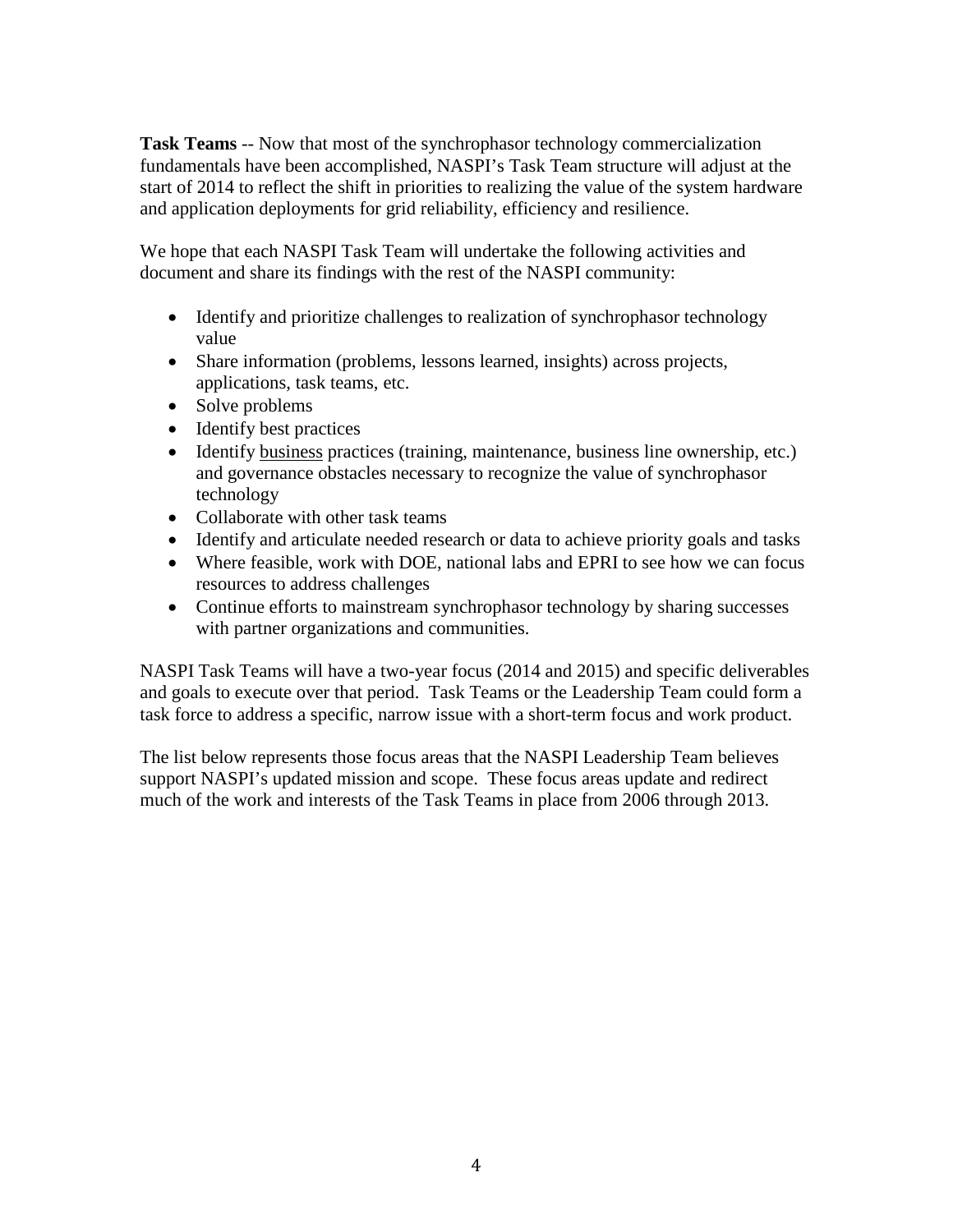### **NEXT STEPS**

#### **Process**

The Task Team focus areas described below are deliberately vague at this point (October 2013) because the current NASPI Work Group members need to review NASPI's updated mission and scope and fine-tune the focus areas into the Task Teams and deliverables you are willing to support over the next two years. Here is the process we ask the NASPI members and current (2013) Task Teams to think about and use during this meeting (October 2013) and the months ahead:

During this NASPI meeting, each Task Team should:

- 1. Identify key learnings and accomplishments of your Task Team to date
- 2. Identify specific current TT work that remains incomplete and needed
- 3. Within the broad TT focus areas below, identify the top priority issues and challenges that need to be addressed in 2014-2015 (consistent with the mission and goals)
- 4. Based on those priority issues and challenges, determine whether they can be addressed within a single TT (single group with a common focus that will work for 2 years or maybe longer) or need multiple TTs or a TT plus a short-term, taskoriented task force.
- 5. Develop a name for your new TT
- 6. Identify several specific tasks and deliverables (with timelines if possible) that each TT or TF wants to accomplish within 2014-2015.
- 7. Look at current unfinished work and determine whether it can and should be completed or transitioned into the new TT
- 8. Each attendee should sign up for new TT areas of interest; where the new TTs are fairly consistent with (but evolutionary relative to) the current TTs, we roll current TT members into new TT list-servs….
- 9. Report out (briefly) Thursday morning your TT's accomplishments, new name, priorities and prime deliverables to the full NASPI WG.

In November and December:

- Once new TTs and TFs (if any) are articulated, get these written down to share with the entire NASPI community
- TTs and LT refine new TT plans and finish up existing TT work and deliverables.
- The LT will work with the new TTs to identify new or continuing leads for each TT (and TF?) as a function of the new TT focus and priorities and the availability of talented leaders with matching interests.
- Send out updated NASPI and TT materials to all NASPI WG members and push sign-ups for new TTs.

In December and January:

• Collect, document, post and distribute all 2013 TT deliverables to the NASPI community and external stakeholders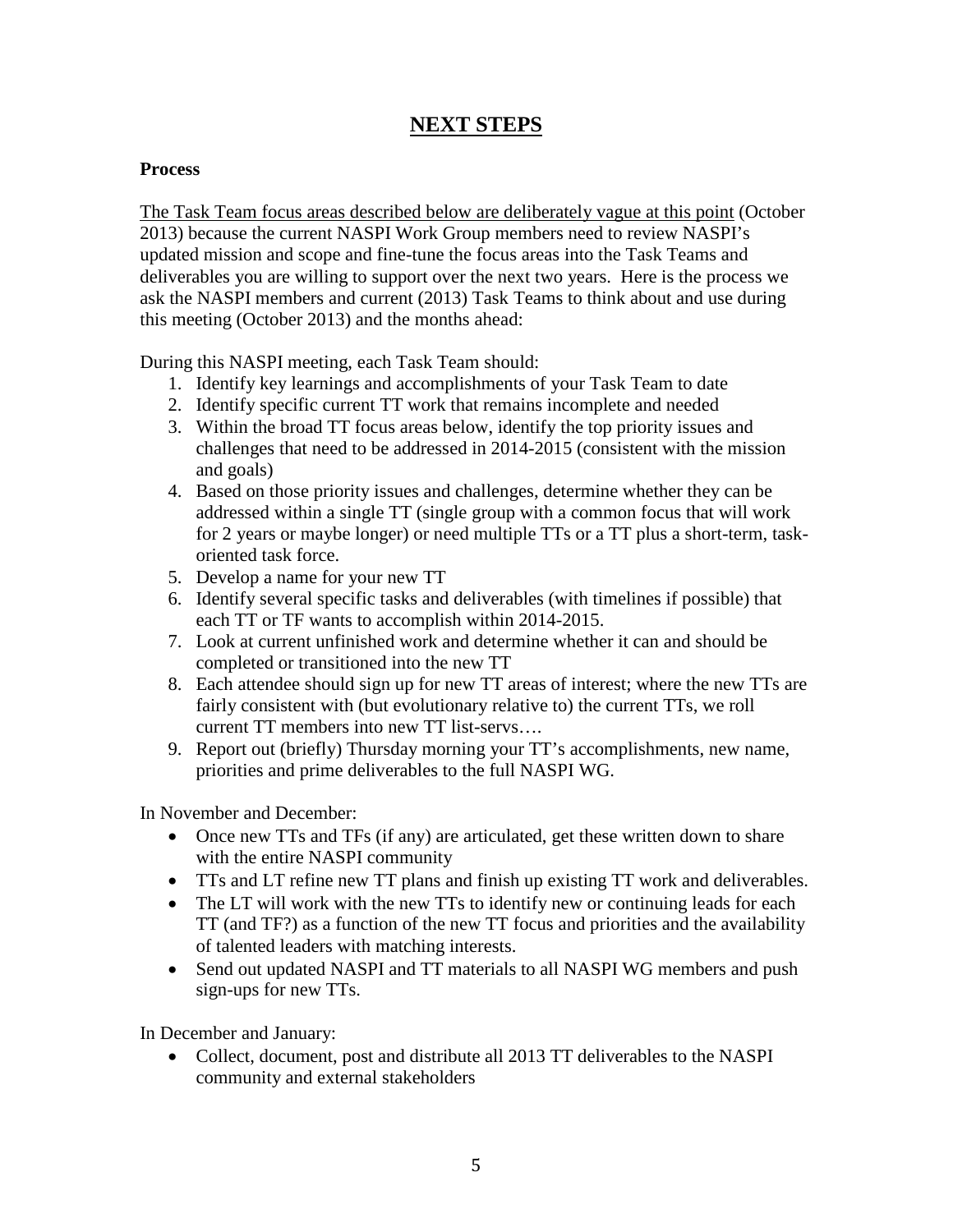- January 2014 -- start new TTs up with new leads and plan for February mtgs. Begin discussing work plan elements for the new TTs.
- February 2014 -- get detailed work plans (priorities, tasks, timelines, deliverables, what help is needed for success in each) under way for each new TT.

#### **Topic focus areas as starters for new TTs**

These are organized to respect both industry organization patterns and current Task Team alignments.

**Control Room Applications focus area** – Advance synchrophasor applications and practices to improve control room operations. Includes real-time operations, wide-area situational awareness and alarming, operational real-time models, visualization, data requirements for these applications, analysis needed to support these applications (overlap with baselining and pattern recognition in Engineering Analysis focus area). The activities include development of control room applications that provide grid operators with indicators of power system stress, including voltage instability or unstable power oscillations. The group will provide guidance on best practices in information visualization and intelligent alarming and look at using synchrophasors to improve robustness and quality of real-time operational (state estimator) models. This group could work on issues that impede the real-time (near-instantaneous use) of PMU data and seek out applications that are robust in that they can withstand minor data gaps or imperfections of real-time yet still provide reliable information to the end user. This group might frequently interact with the data & communications group to seek out improvements in data quality or network architecture issues that limit real-time applications or concepts. The software tools for this environment include visualization, operating boundaries specific to the current and future expected state, enhanced state estimation, and other EMS-type applications.

**Engineering Analysis focus area** – Advance synchrophasor applications and practices that improve grid engineering analysis. Includes development of applications for power system dynamic performance assessment, grid modeling, lessons learned, system performance baselining, setting alerts-alarms-norms-limits, and other off-line uses of synchrophasor data. This may include post-event analysis of events or planning studies where complete (gapless) data is required or long durations of data for trending or other analytics is needed. This group could look at power system planning studies, dynamic studies, forensic analysis and other analytic methods where complete (gapless) data is essential (with external data such as power system topology or system states across time). This group may interact with the data and communications team to ensure that appropriate event meta-data is included with datasets for proper event or situational analysis. Software tools include but not limited to import / export tools to feed phasor data into production-grade power flow and dynamics software, visualization tools for replay of events or study time periods, data decimation tools to reduce data for long term studies. Additional baselining and pattern recognition work is needed as well as coordination, linkage and sharing between interconnections.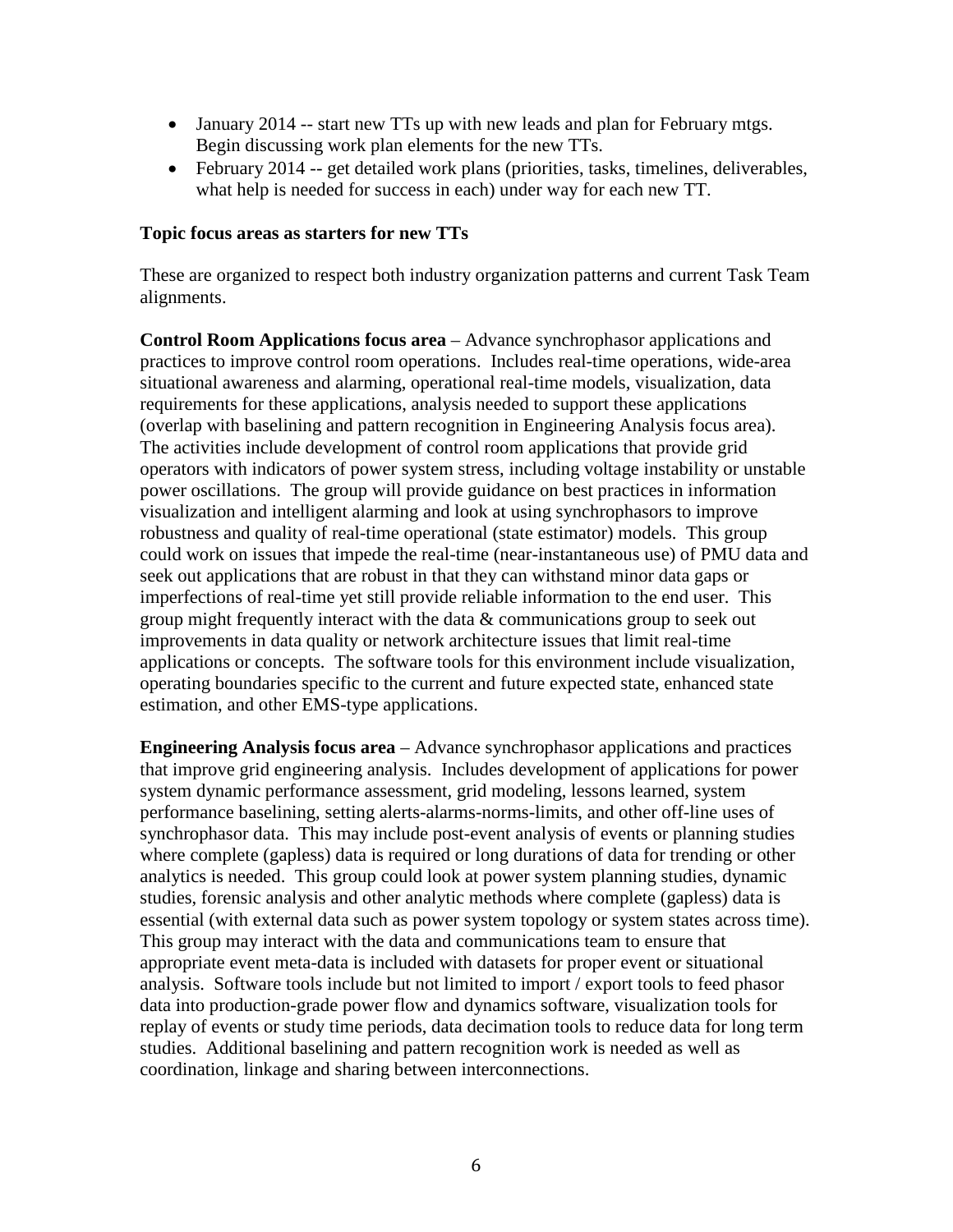**Data Delivery focus area (Communications & Data Systems)** – Advance synchrophasor communications and data management designs, protocols and practices to enhance high-quality PMU data collection and delivery. Includes synchro-phasor network design and performance, data quality analysis and metrics, data paths, data storage-archiving-retrieval requirements, naming conventions, physical and cybersecurity. The group should provide the guidance on the best practices for designing and operating synchrophasor networks to maximize the data availability and security. This focus area will look at end-to-end solutions from the PMU router, intra-utility network, control center network, gateway and inter-utility communications. The team could act as a clearinghouse for problem-sharing and rectification, network security, performance and overall operating practices. Data quality, archiving, decimation and other data-related practices including administrative aspects such as synchrophasor signal naming, procedures for taking a PMU/PDC out of service, should be shared and managed through this group. This group should identify performance improvement requirements for the network and data components that support the evolving maturity of applications developed in support of other teams' requirements (e.g., if future applications need a faster sample rate, then tell the data group so they can design and spec networks to support the application).

**Performance Requirements & Verification focus area** – Articulate performance requirements, guidelines and standards necessary to assure consistent, compatible synchrophasor system elements. Includes standards and guidelines development, interoperability, testing-conformance-certification for PMU-PDC-gateway and other functions, migration between versions of standards, interaction with standard-setting bodies, interoperability and compatibility, ...? If agreement is reached this could link to PSCR TF23.

**Research, Education, and Data Exchange Collaborative** -- As opposed to a 'Task Team' that handles research initiatives alone, we propose a *Research, Education, and Data Exchange Collaborative (REDEC)*. Research is a cross-cutting function across all NASPI focus areas. The collaborative as proposed would have conveners (in the place of chairs), mediators, and participants. The conveners would facilitate the periodic meetings of the collaborative. The mediators will be active participants/leaders from the other task teams whose role is to inform the REDEC of the research, education, and/or data exchange needs. The REDEC would hold periodic conference calls for this purpose. This group would work in parallel to the other TTs to offer tutorials, create NASPI meeting proceedings, special publications, topical digests, and other educational materials as directed, and facilitate dialogue between stakeholders (e.g., e-data harmony as a way to match research data needs and data owners). The REDEC would serve as a gateway to the research community, serve the educational needs of the industry, and facilitate dialogue between synchrophasor data seekers and synchrophasor data owners. Current members of the RITT would join other task teams.

**Industry Outreach** – This is a cross-cutting requirement that the NASPI Project Manager and LT should lead. The activity will include development of: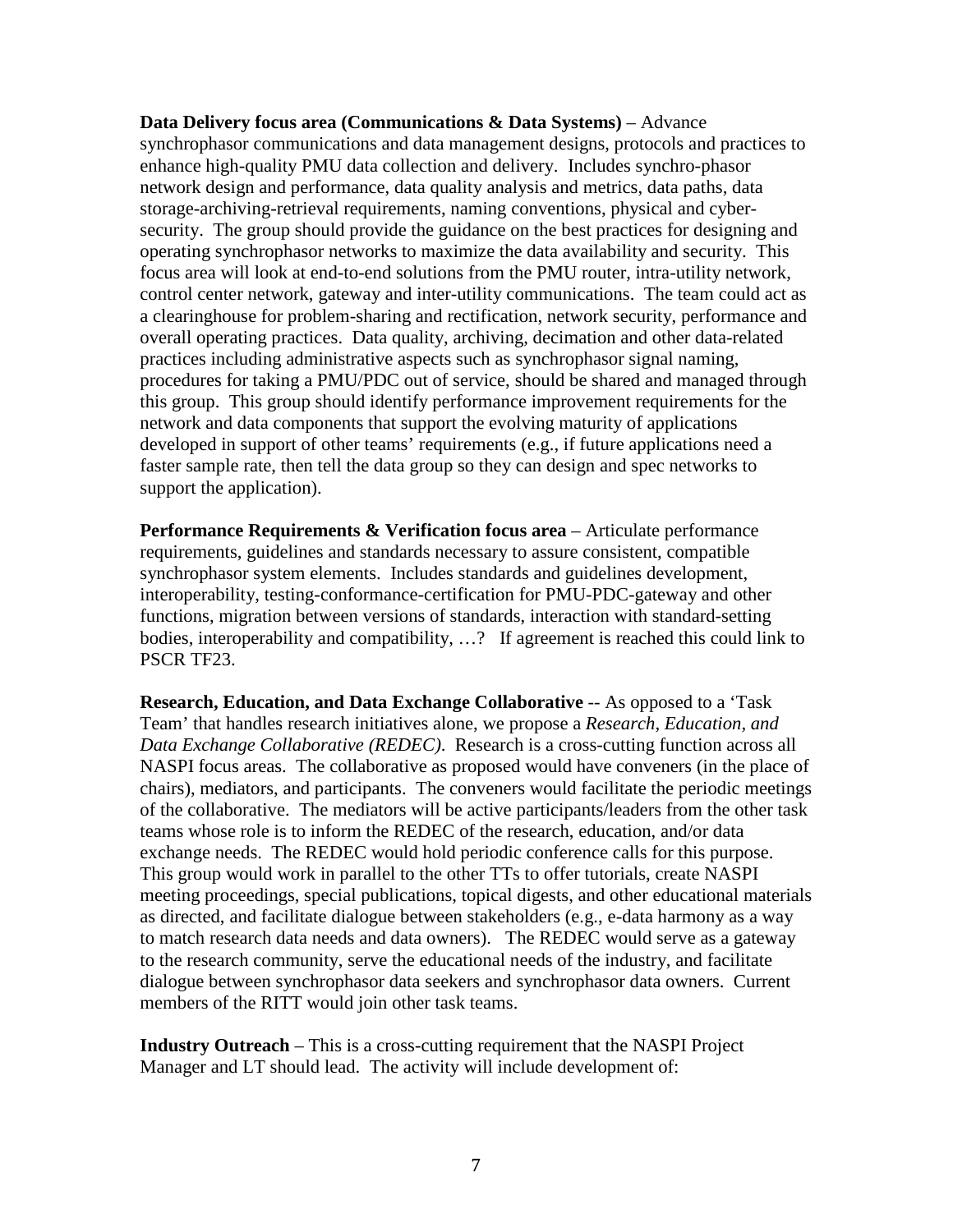- Material on synchro-phasor value proposition
- Information facts sheets on synchro-phasor technologies, i.e. what it takes to join the synchro-phasor community – cost of PMUs installed, network and control center requirements, gateways, data historians, applications available and their maturity
- Publications on synchro-phasor success stories and lesson's learned publications (e.g. a paper written by Phil Overholt, Dmitry Kosterev, Joe Eto, Steve Yang on the value of PMUs for power plant model validation)
- Facilitate the policy and procedural activities necessary to enhance the free and open exchange of PMU data among system operators in the Eastern Interconnection.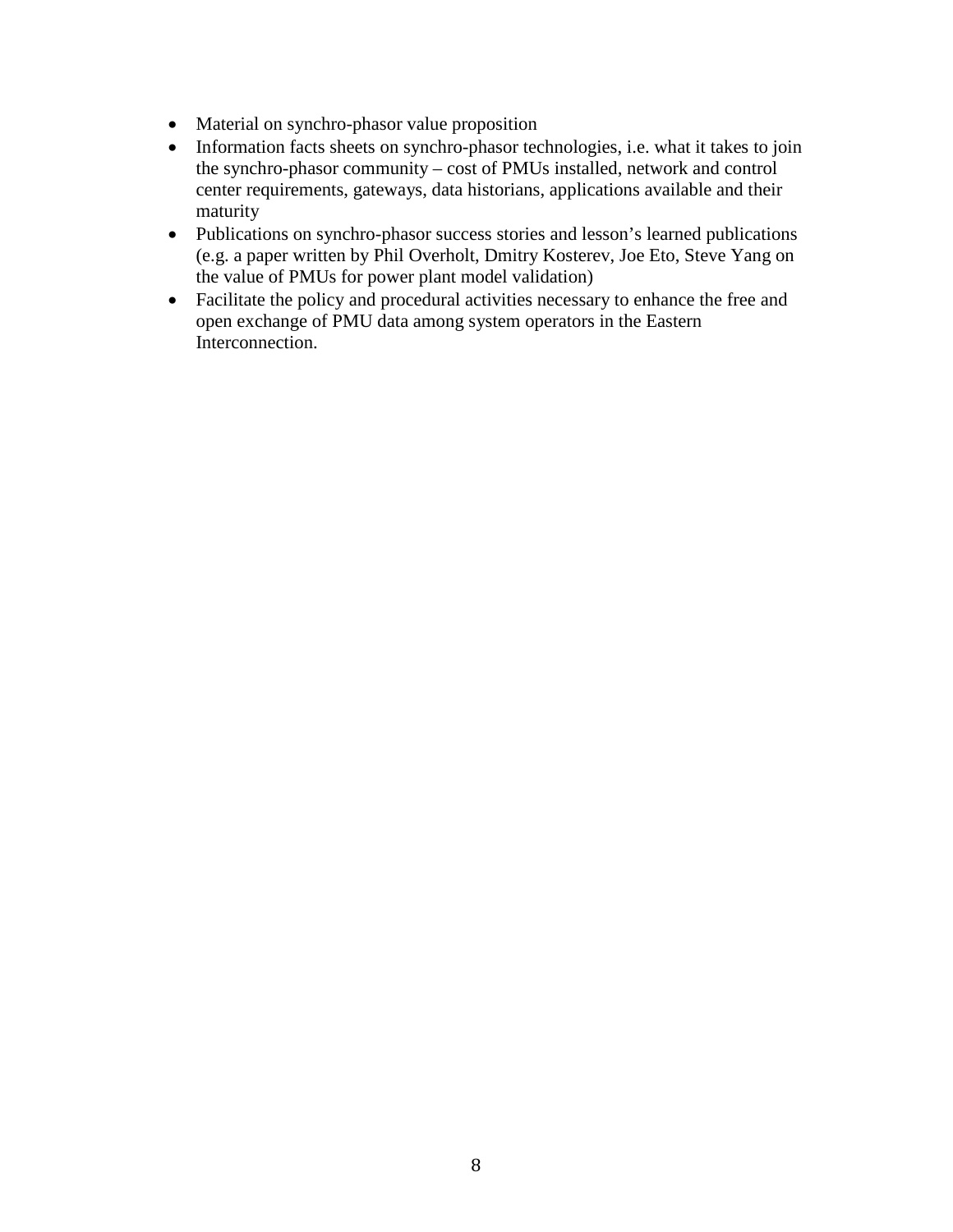### **NASPI BACKGROUND**

Originally founded in 2003 as the Eastern Interconnection Phasor Project and taking its current form in 2006, NASPI is a collaborative effort between the U.S. Department of Energy (DOE), the North American Electric Reliability Corporation (NERC), North American electric utilities, vendors, national laboratories, consultants, federal and private researchers, and academics. By 2013, the greatly expanded deployment of PMUs and related network infrastructures enabled industry leadership to conclude that the overall goal of reaching PMU technology commercialization has been realized. Beginning in 2014, EPRI will join DOE in supporting and coordinating NASPI, while NERC will transition from incubation funding to leadership advisor.

The NASPI community is working to advance the deployment and use of networked phasor measurement devices, phasor data-sharing, applications development and use, and research and analysis. With major synchrophasor systems now installed, NASPI is shifting its focus to maximize the value of those systems and data generated through collaborative information-sharing, problem-solving and identification of best practices.

Important applications for synchrophasor technology today include: wide-area monitoring; real-time operations; power system planning; and forensic analysis of grid disturbances. The near term objectives for expanded applications of synchrophasor technology is expected to focus on tangible benefits for enhancing bulk power system operational reliability, integrating renewable and intermittent resources, automated controls for transmission and demand response, increasing transmission system throughput, and improving system modeling and planning. Realizing the full potential of North America's synchrophasor systems requires further development of advanced applications and business processes.

Industry and DOE together have invested almost \$400M, including funds provided by the American Recovery and Reinvestment Act of 2009, to develop synchrophasor technologies and applications and accelerate their deployment. DOE invested in the development of synchrophasor capabilities, phasor data applications, communications network architecture design, and the design and installation of modern synchrophasor systems. Similarly, since the inception of the EIPP, NERC has provided incubation funding of the various efforts designed to stimulate greater deployment, advancement of the technologies underlying greater adoption, and applications for practical utilization of PMU data.

NASPI has emerged as an important forum for information and experience-sharing among electric industry asset owners, grid operators, vendors, consultants, government staff and researchers. NASPI has been supported by the industry through extensive volunteer labor and participation, by NERC funding the meetings and NASPI project manager, and by DOE co-funding deployment of synchrophasor systems and applications, national lab research, and supporting NASPI-related technical activities.